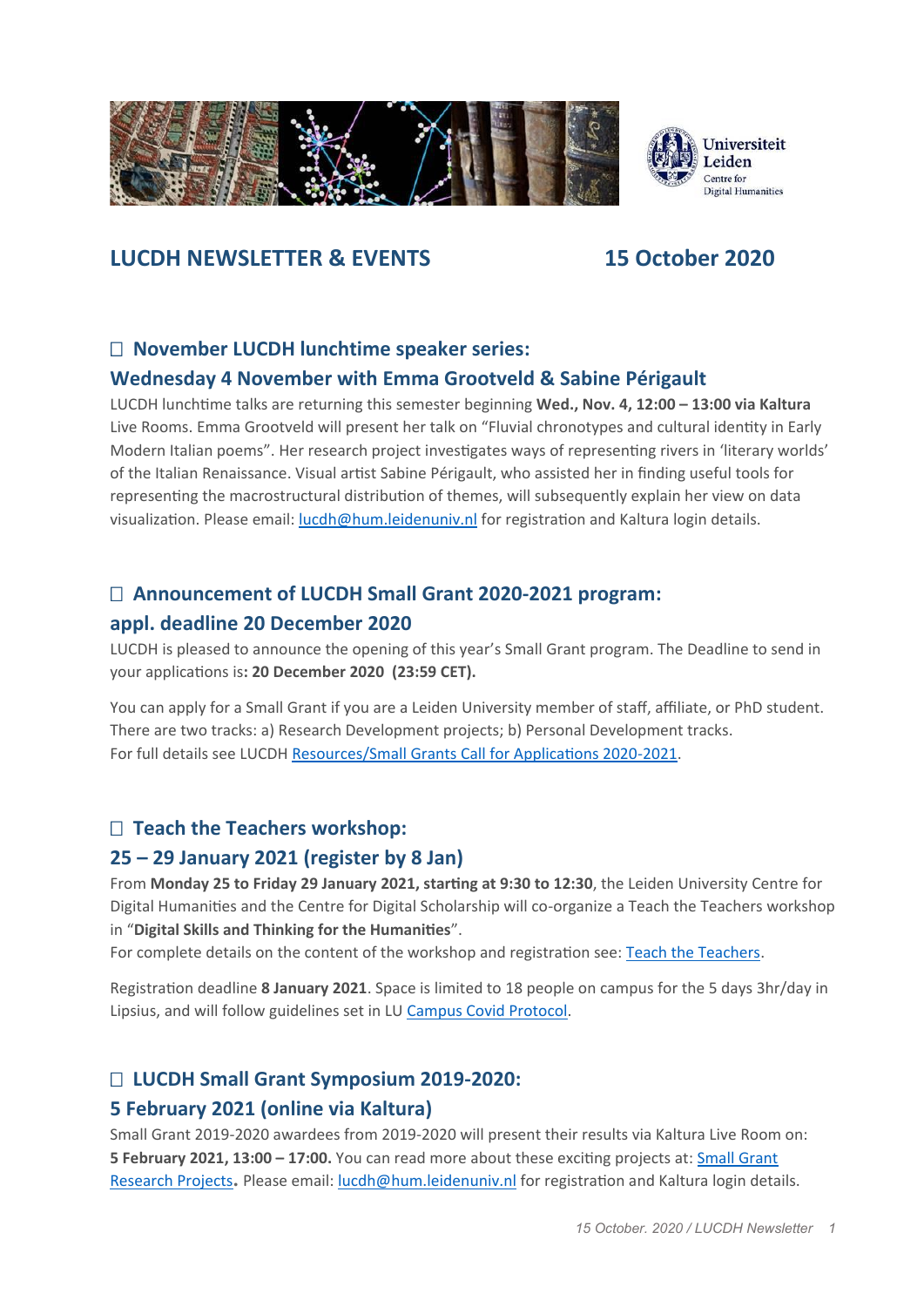# **Postponed 'Introduction to Text Mining' workshop**

## **held 25 Sept.**

This workshop was originally scheduled for March on campus, but was postponed due to Covid restrictions. A smaller number of registered participants were able to join via Kaltura Live Rooms. Alex Brandsen (LU Fac. of Archaeology) presented a concise and useful introduction to Text Mining.

We plan to upload to the LUCDH Events KLR channel, a recorded session of this introduction. In the meantime, Alex has kindly provided some further links to the resources he used and discussed in the workshop:

- **-** PP slides: **<http://alexbrandsen.nl/tmtutorial/slides.pdf>**
- **-** RapidMiner sentiment analysis tutorial: **<http://alexbrandsen.nl/tmtutorial/tutorial.pdf>**
- **-** Python tutorial on Text Analysis**: <https://github.com/alexbrandsen/Text-Analysis-for-Humanities-research>**

**-** For those wanting to learn more about text mining, see the MSc course in Text Mining description: **<https://studiegids.universiteitleiden.nl/courses/98786/text-mining>**

Future LUCDH workshops will again be advertised via our website, newsletter, and Twitter.

#### **New STUCO Coordinator**

The LUCDH team would like to welcome Jeanne Hoogbergen as our new Study Coordinator for the Digital Humanities Minor: **[stuco-digitalhumanities@hum.leidenuniv.nl.](mailto:stuco-digitalhumanities@hum.leidenuniv.nl)** 

### **BA/MA Thesis: co-supervision/second reader(s)**

Angus Mol and Jelena Prokic are open for a limited number of BA/MA students who are looking for cosupervisors or second readers on their thesis. The thesis should be related to digital research, and you can contact them for further advice.

#### **Questions about Digital Humanities?**

If you have questions with respect to how digital humanities can relate to your research, or have an interest in specific workshops/lectures that you'd like to see organized by LUCDH, or see advertised, feel free to email us a[t lucdh@hum.leidenuniv.nl.](mailto:lucdh@hum.leidenuniv.nl) You can also reach us through MS Teams, or to a limited extent, at present, in person.

#### **…And in other news and events in Digital Humanities:**

# **Hulp Gezocht: Gebruiker Proof of Concept toegang Digitaal Magazijn KB**

Een uitdagend infrastructureel experiment met o.a. de CLARIAH PLUS-partners Koninklijke Bibliotheek en Huygens Instituut. Voor deze use case zoeken wij een gebruiker die voor onderzoeksdoeleinden interesse heeft in de auteursrechtelijk beschermde collectie van de KB en ons kan helpen met het opstellen door wensen, noden en ervaringen te delen.

Zie: [https://www.universiteitleiden.nl/en/news/2020/10/gebruiker-nodig-proof-of-concept-toegang](https://www.universiteitleiden.nl/en/news/2020/10/gebruiker-nodig-proof-of-concept-toegang-digitaal-magazijn-kb)[digitaal-magazijn-kb](https://www.universiteitleiden.nl/en/news/2020/10/gebruiker-nodig-proof-of-concept-toegang-digitaal-magazijn-kb)

Stuur dan vóór **6 november** een mail naa[r lotte.wilms@kb.nl](mailto:lotte.wilms@kb.nl) met een korte omschrijving (250 tot maximaal 500 woorden) van het onderzoek dat je zou willen doen. Je hoort dan snel meer.